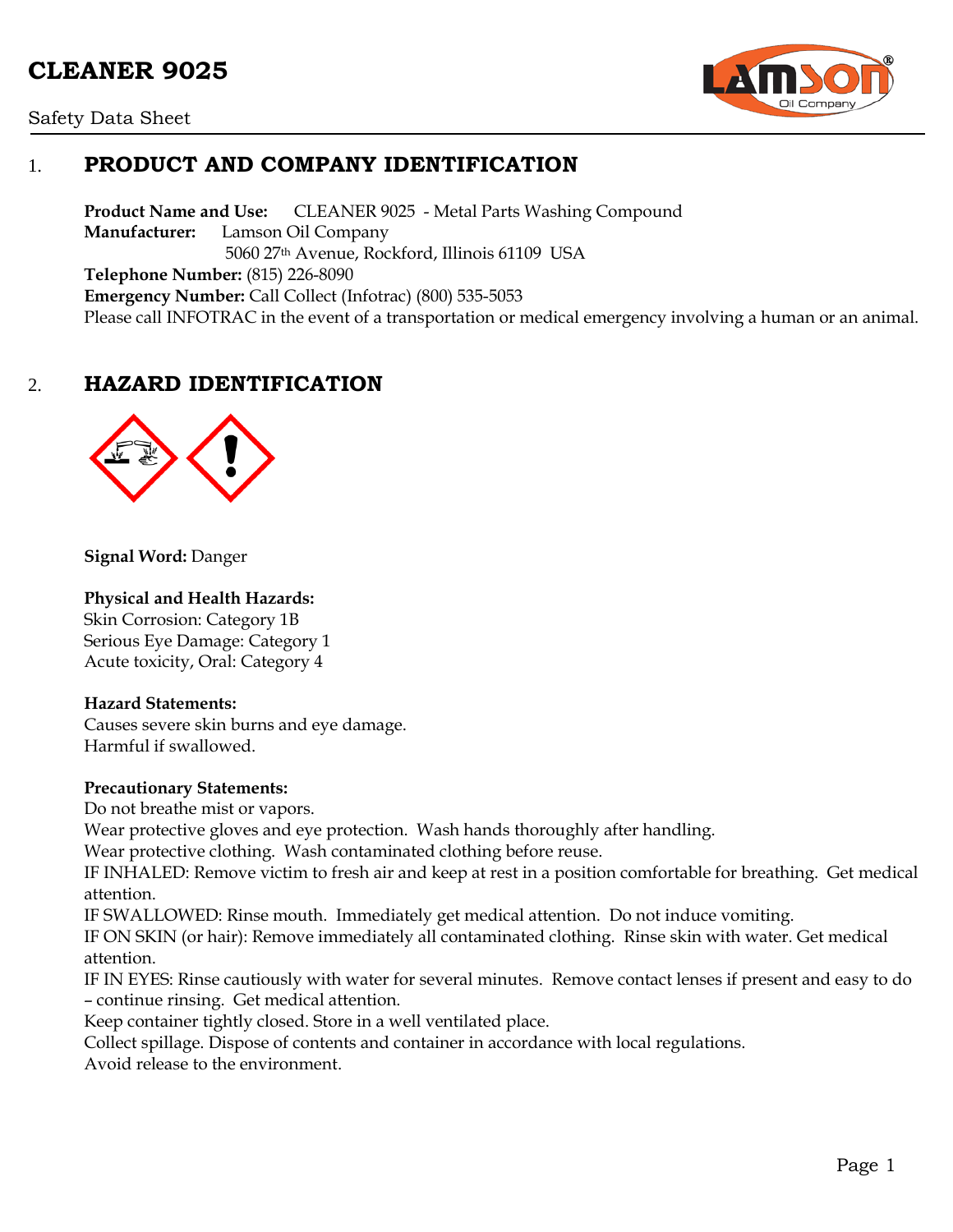Safety Data Sheet



| 3. | <b>COMPONENTS</b>                        |               |             |                                      |
|----|------------------------------------------|---------------|-------------|--------------------------------------|
|    | <b>Substantial Ingredients</b>           | $CAS \#$      | Weight $\%$ | <b>GHS Classification</b>            |
|    | Sodium Metasilicate                      | 6834-92-0     | $~10\%$     | Skin Cor 1B, Eye Dam 1, Ac Tox Or 4  |
|    | Butoxyethanol                            | 111-76-2      | $< 3\%$     | Flam Liq 4, Ac Tox Or 4, Ac Tox In 4 |
|    |                                          |               |             | Ac Tox Der 4, Skin Ir 2, Eye Ir 2    |
|    | Phosphate Ester                          | 51811-79-1    | $< 3\%$     | Skin Cor 1C, Eye Dam 1               |
|    | Nonylphenol polyethylene glycol ether    | 127087-87-0   | $< 3\%$     | Eye Dam 1, Ac Tox Or 4, Ac Tox Inh 4 |
|    | Sodium Xylene Sulfonate                  | 1300-72-7     | $< 3\%$     | Eye Ir 2A                            |
|    | Salt of Ethylenediamine tetraacetic acid | $64 - 02 - 8$ | $~1\%$      | Eye Dam 1, Ac Tox Or 4               |
|    | Water                                    | 7732-18-5     | $> 80\%$    | None                                 |
|    |                                          |               |             |                                      |

## 4. **FIRST AID MEASURES**

**IF IN EYES**: Rinse cautiously with water for several minutes. Remove contact lenses if present and easy to do – continue rinsing. Get medical attention.

**IF ON SKIN** (or hair): Remove immediately all contaminated clothing. Rinse skin with water. Get medical attention.

**IF SWALLOWED**: Rinse mouth. Immediately get medical attention. Do not induce vomiting.

**IF INHALED**: Remove victim to fresh air and keep at rest in a position comfortable for breathing. Get medical attention.

# 5. **FIRE-FIGHTING MEASURES**

#### **General Hazard**

Under fire conditions substances can be released that require the need for self-contained breathing apparatus and chemical-protective clothing.

#### **Fire-Fighting**

Keep fire exposed containers cool with water spray. Separate unburning product from fire. Use carbon dioxide, foam, or dry chemical extinguishing media to put out fires.

### **Unusual Decomposition Products Under Fire Conditions**

None

# 6. **ACCIDENTAL RELEASE MEASURES**

### **Personal Precautions**

Remove greatly contaminated clothing, including shoes and wash thoroughly after contact. Launder contaminated clothing before reuse.

### **Environmental Precautions**

Stop leak if without risk.

Dike large spills to prevent ingress into sewers and waterways.

Clean spills with absorbent and store in marked containers for disposal.

Rinse area with water to remove slip/fall hazard.

Dispose of contents and container in accordance with local regulations.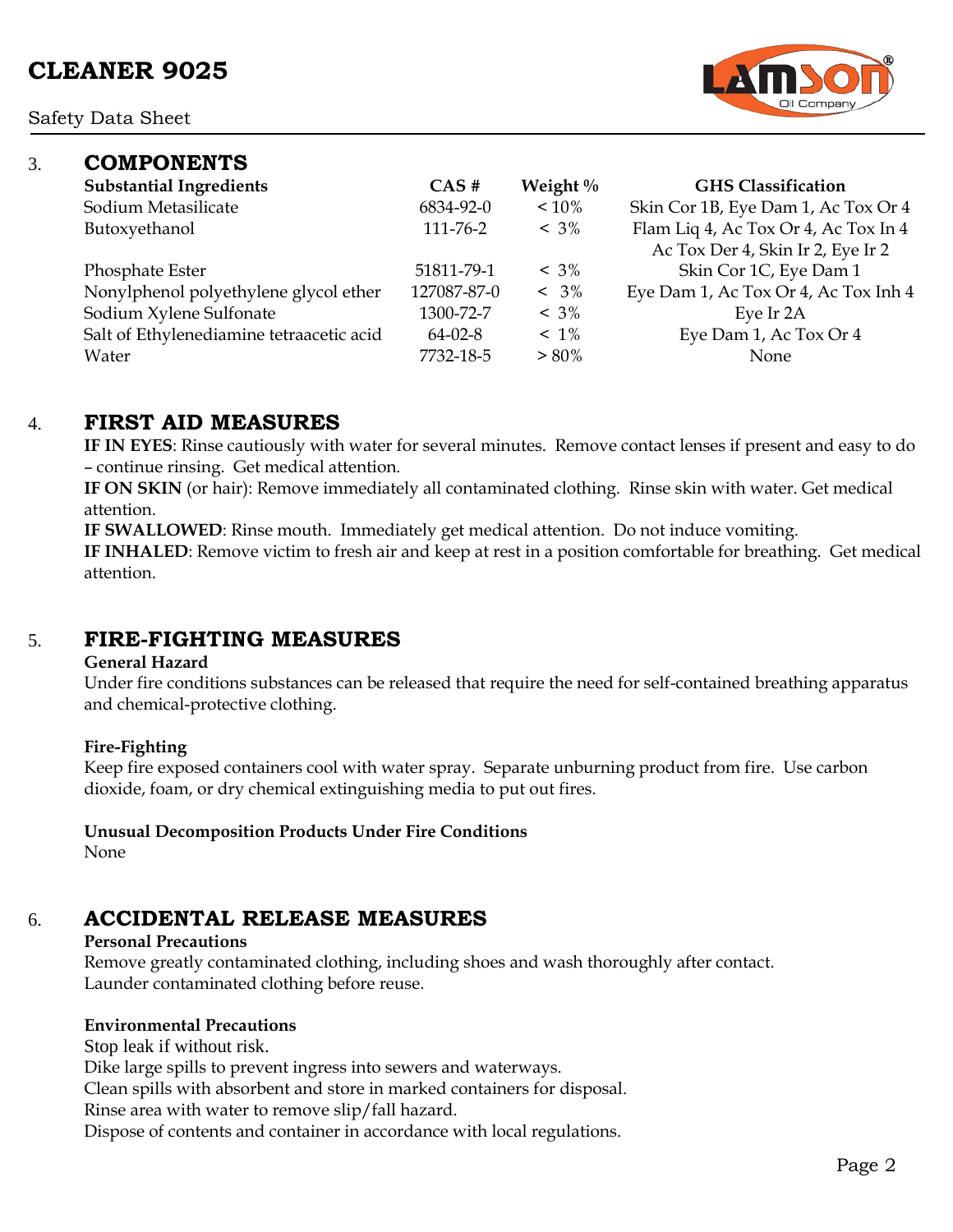# **CLEANER 9025**



Safety Data Sheet

## 7. **HANDLING AND STORAGE**

#### **Safe Handling and Storage**

Store in a well ventilated place. Keep cool. Do not handle, store, or dispense near open flames or ignition sources. Keep containers inside and out of direct sunlight. Avoid extreme temperatures. Product may become cloudy as temperature decreases. Thaw and mix well before using. Do not reuse containers.

#### **Incompatible Products**

Avoid strong oxidizing and reducing agents.

# 8. **EXPOSURE CONTROL AND PERSONAL PROTECTION**

#### **Ventilation**

Local exhaust is usually sufficient. General exhaust is preferred.

#### **Personal Protection**

Use approved respirator when airborne exposure limits are exceeded. Use chemical resistant gloves to avoid prolonged contact. Wear goggles or safety glasses with splashguards.

#### **Work Place Exposure Guide Lines**

Butoxyethanol has a TLV of 20 ppm (ACGIH) and PEL of 50 ppm (OSHA).

### 9. **PHYSICAL AND CHEMICAL PROPERTIES**

| <b>Boiling Point:</b>                          | $>$ 200 °F                                |
|------------------------------------------------|-------------------------------------------|
| Specific Gravity (water =1):                   | 1.06                                      |
| Vapor pressure (mm Hg):                        | $\leq$ 1                                  |
| <b>Melting Point:</b>                          | Not Applicable                            |
| Vapor Density (Air =1):                        | > 5                                       |
| Evaporation Rate (butyl Acetate=1):            | ${}_{0.1}$                                |
| Solubility in water:                           | Complete                                  |
| Reactivity in water:                           | NIL                                       |
| <b>Appearance and Odor:</b>                    | Clear, green liquid; mild odor            |
| Flash point:                                   | $>200$ °F                                 |
| Flammable Limits (volume percent in air):      | LEL: Not Established UEL: Not Established |
| <b>Autoignition Temperature: approximately</b> | Not Established                           |

# 10. **STABILITY AND REACTIVITY**

**Stability:** [ ] Unstable [ X ] Stable **Conditions to avoid:** None **Incompatibility (Materials to avoid):** Strong oxidizing and reducing agents. **Hazardous Decomposition Products:** Thermal decomposition may produce oxides of carbon. **Hazardous Polymerization:** [ ] May Occur [ X ] Will Not Occur **Conditions to Avoid:** Not Applicable